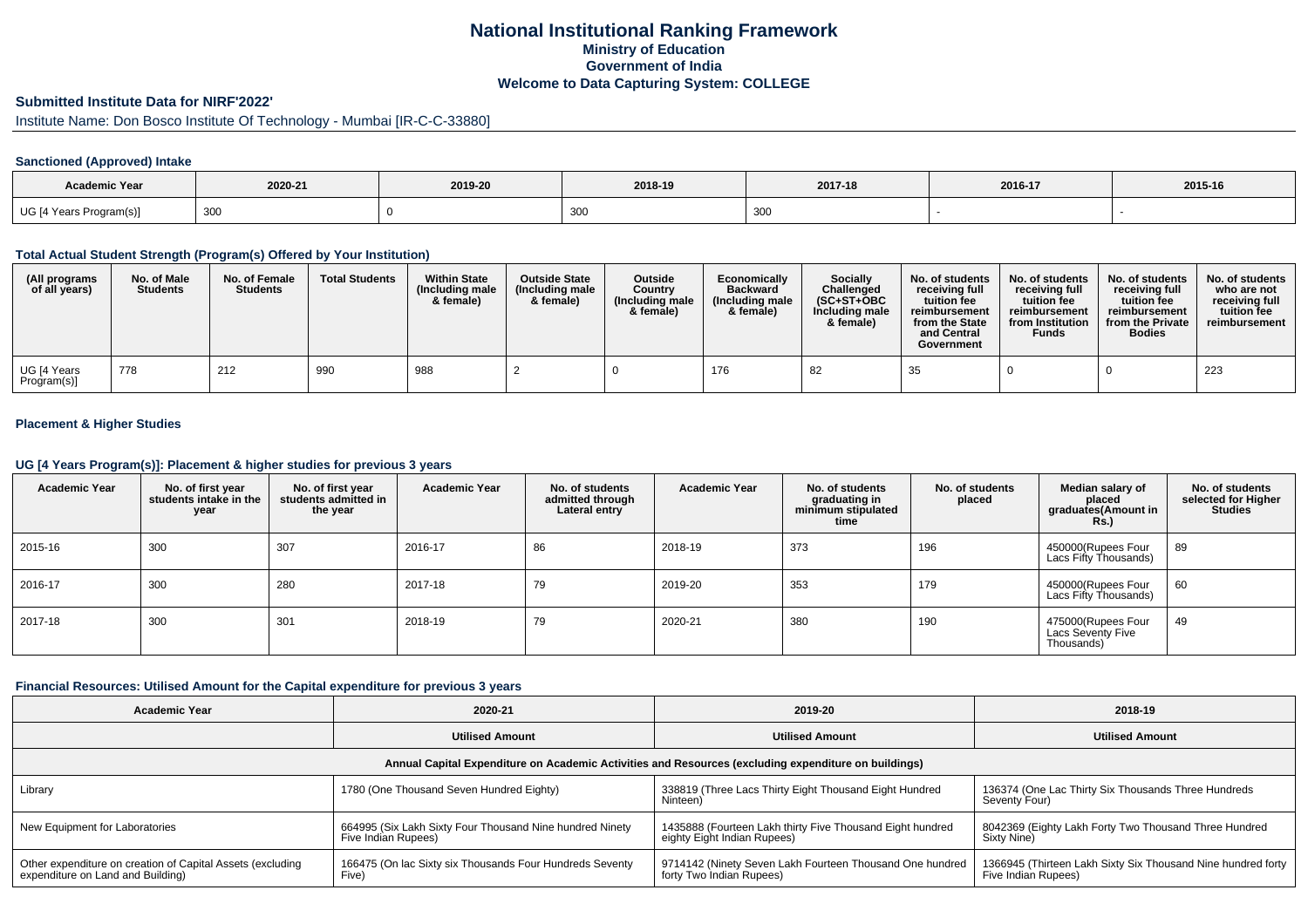## **Financial Resources: Utilised Amount for the Operational expenditure for previous 3 years**

| <b>Academic Year</b>                                                                                                                                                                           | 2020-21                                                                                 | 2019-20                                                                    | 2018-19                                                                                 |  |  |  |  |  |  |
|------------------------------------------------------------------------------------------------------------------------------------------------------------------------------------------------|-----------------------------------------------------------------------------------------|----------------------------------------------------------------------------|-----------------------------------------------------------------------------------------|--|--|--|--|--|--|
|                                                                                                                                                                                                | <b>Utilised Amount</b>                                                                  | <b>Utilised Amount</b>                                                     | <b>Utilised Amount</b>                                                                  |  |  |  |  |  |  |
| <b>Annual Operational Expenditure</b>                                                                                                                                                          |                                                                                         |                                                                            |                                                                                         |  |  |  |  |  |  |
| Salaries (Teaching and Non Teaching staff)                                                                                                                                                     | 89104235 (Eight Crore Ninety One Lacs Four Thousands Two<br>Hundreds Thirty Five)       | 117139080 (Eleven Crores Seventy One Lacs Thirty Nine<br>Thousands Eighty) | 116976616 (Eleven Crores Sixty Nine Lacs Seventy Six<br>Thousands Six Hundreds Sixteen) |  |  |  |  |  |  |
| Maintenance of Academic Infrastructure or consumables and<br>other running expenditures(excluding maintenance of hostels<br>and allied services, rent of the building, depreciation cost, etc) | 13010972 (One Crore thirty Lakh ten Thousand Nine hundred<br>Seventy Two Indian Rupees) | 47809070 (Four Crores Seventy Eight Lacs Nine Thousands<br>Seventy)        | 71317892 (Seven Crores Thirteen Lacs Seventeen Thousands<br>Eight Hundred Ninety Two)   |  |  |  |  |  |  |
| Seminars/Conferences/Workshops                                                                                                                                                                 | 35952 (Thirty Five Thousand Nine hundred fifty Two Indian<br>Rupees)                    | 693033 (Six Lakh Ninety Three Thousand Thirty Three)                       | 1577963 (Fifteen Lakh Seventy Seven Thousand Nine<br>Hundred Sixty Three)               |  |  |  |  |  |  |

# **PCS Facilities: Facilities of physically challenged students**

| 1. Do your institution buildings have Lifts/Ramps?                                                                                                         | Yes, more than 80% of the buildings |
|------------------------------------------------------------------------------------------------------------------------------------------------------------|-------------------------------------|
| 2. Do your institution have provision for walking aids, including wheelchairs and transportation from one building to another for<br>handicapped students? | Yes                                 |
| 3. Do your institution buildings have specially designed toilets for handicapped students?                                                                 | Yes, more than 60% of the buildings |

## **Faculty Details**

| Srno           | Name                                            | Age | <b>Designation</b>         | Gender | Qualification | <b>Experience (In</b><br>Months) | <b>Currently working</b><br>with institution? | <b>Joining Date</b> | <b>Leaving Date</b>      | <b>Association type</b> |
|----------------|-------------------------------------------------|-----|----------------------------|--------|---------------|----------------------------------|-----------------------------------------------|---------------------|--------------------------|-------------------------|
|                | ALI IMRAN MIRZA                                 | 45  | <b>Assistant Professor</b> | Male   | M.E.          | 252                              | Yes                                           | 23-07-2006          | $\overline{a}$           | Regular                 |
| $\overline{2}$ | <b>AMIYA KUMAR</b><br><b>TRIPATHY</b>           | 50  | Professor                  | Male   | Ph.D          | 324                              | Yes                                           | 24-01-2005          | $\overline{\phantom{a}}$ | Regular                 |
| 3              | ANAGHA<br><b>SHREEKANT</b><br><b>SHASTRI</b>    | 58  | <b>Assistant Professor</b> | Female | M.E.          | 444                              | Yes                                           | 01-10-2003          | Ξ.                       | Regular                 |
|                | <b>ANICE MARIAMMA</b><br><b>MATHEW</b>          | 40  | <b>Assistant Professor</b> | Female | M.Sc.         | 150                              | No                                            | 20-06-2011          | 31-12-2020               | Adhoc / Contractual     |
| 5              | APARNA MOHAN<br><b>TELGOTE</b>                  | 40  | <b>Assistant Professor</b> | Female | M.E.          | 204                              | Yes                                           | 02-07-2011          | $\overline{\phantom{a}}$ | Regular                 |
| 6              | <b>ARUNA SANJAY</b><br>KHUBALKAR                | 42  | <b>Assistant Professor</b> | Female | M.E.          | 216                              | Yes                                           | 11-06-2013          | $\sim$                   | Regular                 |
| $\overline{7}$ | <b>ASHWINI</b><br>VARADRAJ<br>KOTRASHETTI       | 47  | <b>Assistant Professor</b> | Female | Ph.D          | 274                              | Yes                                           | 02-07-2002          | Ξ.                       | Regular                 |
| 8              | <b>BUDDHIPRIY</b><br>CHAVAN                     | 47  | <b>Assistant Professor</b> | Male   | M.E.          | 234                              | Yes                                           | 05-12-2008          | --                       | Regular                 |
| 9              | <b>CLETA AUGUSTA</b><br>PEREIRA                 | 33  | <b>Assistant Professor</b> | Female | M.Tech        | 138                              | Yes                                           | 01-01-2010          | Ξ.                       | Regular                 |
| 10             | <b>DEEPALI DEVIDAS</b><br>KAYANDE               | 34  | <b>Assistant Professor</b> | Female | M.Tech        | 147                              | No                                            | 31-05-2013          | 31-12-2021               | Regular                 |
| 11             | <b>DEEPIKA</b><br>ABHISHEKKUMAR<br><b>GUPTA</b> | 33  | <b>Assistant Professor</b> | Female | M.E.          | 120                              | Yes                                           | 27-06-2016          | $\overline{\phantom{a}}$ | Regular                 |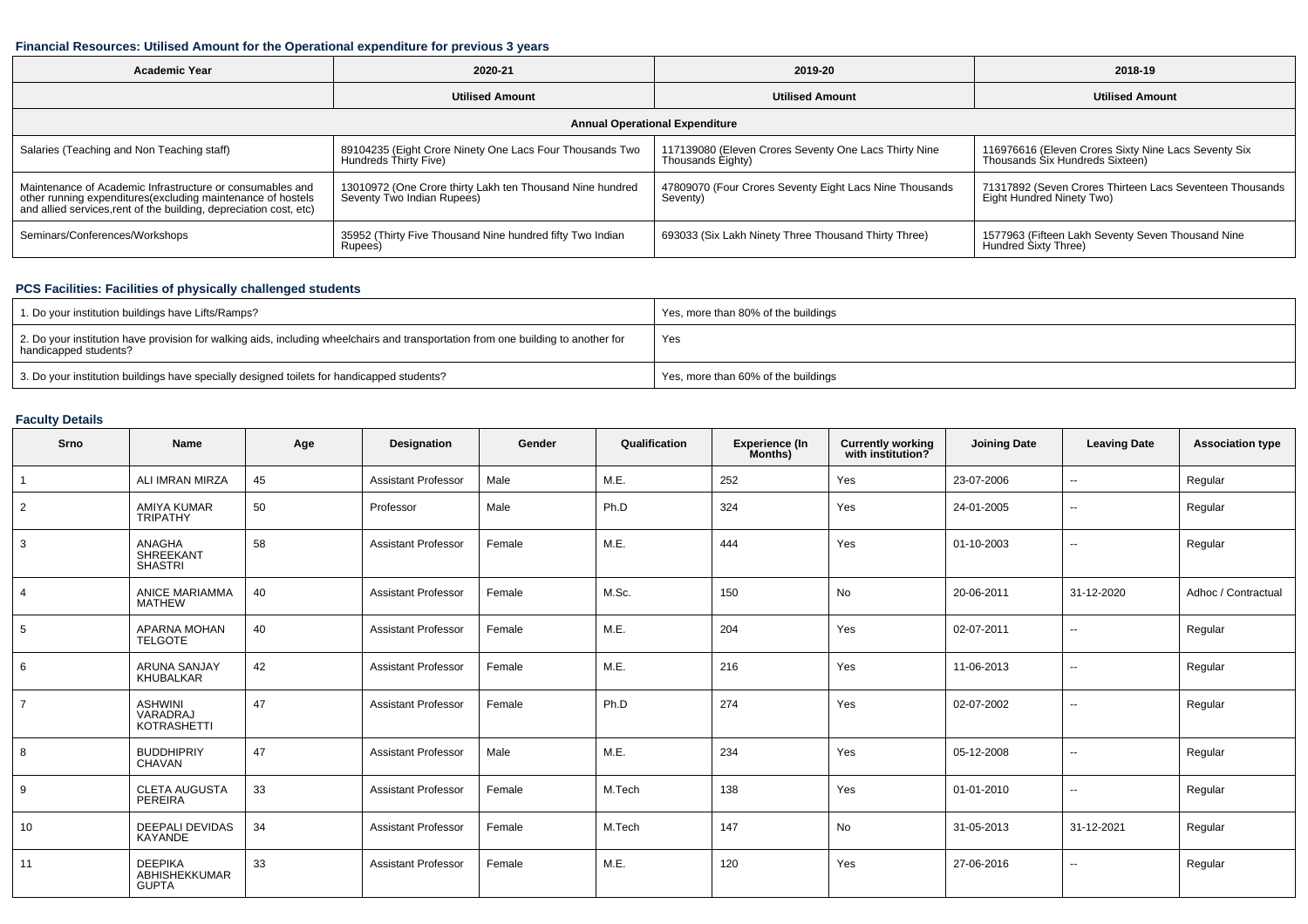| 12 | <b>DIPTI S JADHAV</b>                       | 39 | <b>Assistant Professor</b> | Female | M.E.   | 188 | Yes | 12-11-2007 | $\overline{\phantom{a}}$ | Regular             |
|----|---------------------------------------------|----|----------------------------|--------|--------|-----|-----|------------|--------------------------|---------------------|
| 13 | DITTY VARGHESE                              | 31 | <b>Assistant Professor</b> | Female | M.E.   | 120 | Yes | 26-07-2011 | $\overline{\phantom{a}}$ | Regular             |
| 14 | <b>FREDA VENESSA</b><br>CARVALHO            | 39 | <b>Assistant Professor</b> | Female | M.E.   | 213 | Yes | 01-11-2003 | ۰.                       | Regular             |
| 15 | <b>GEJO GEORGE</b>                          | 36 | <b>Assistant Professor</b> | Female | M.E.   | 168 | Yes | 12-11-2011 | --                       | Regular             |
| 16 | <b>GEORGENA</b><br>KANNUKKADAN              | 31 | <b>Assistant Professor</b> | Female | M.E.   | 78  | No  | 01-07-2016 | 31-12-2020               | Adhoc / Contractual |
| 17 | <b>HEMANT SURESH</b><br><b>HOGADE</b>       | 40 | <b>Assistant Professor</b> | Male   | M.Tech | 180 | Yes | 06-09-2010 |                          | Adhoc / Contractual |
| 18 | JANHAVI ARVIND<br><b>BAIKERIKAR</b>         | 43 | <b>Assistant Professor</b> | Female | M.E.   | 252 | Yes | 18-05-2007 | $\overline{\phantom{a}}$ | Regular             |
| 19 | <b>JENIFER ABIN</b><br>VALLIARA             | 32 | <b>Assistant Professor</b> | Female | M.E.   | 114 | No  | 25-06-2013 | 31-12-2020               | Adhoc / Contractual |
| 20 | JITHIN SAJI ISAAC                           | 32 | <b>Assistant Professor</b> | Male   | M.E.   | 96  | Yes | 01-06-2012 | ۰.                       | Regular             |
| 21 | <b>JOHNSON</b><br>VARGHESE<br>NELLISERY     | 35 | <b>Assistant Professor</b> | Male   | M.E.   | 96  | Yes | 17-07-2013 | ۰.                       | Regular             |
| 22 | JUNED AHAMAD<br>RAFIK AHAMAD                | 34 | <b>Assistant Professor</b> | Male   | M.E.   | 144 | Yes | 17-07-2017 | ۰.                       | Regular             |
| 23 | KALPITA AJINKYA<br>WAGASKAR                 | 41 | <b>Assistant Professor</b> | Female | M.Tech | 150 | Yes | 02-01-2015 | ۰.                       | Regular             |
| 24 | <b>KARTIKI</b><br>ANILKUMAR<br><b>BHAVE</b> | 42 | <b>Assistant Professor</b> | Female | M.Sc.  | 210 | Yes | 02-01-2007 | ۰.                       | Regular             |
| 25 | LAKSHMI<br>VINAYAKVITTHAL                   | 30 | <b>Assistant Professor</b> | Female | M.E.   | 90  | No  | 14-06-2012 | 31-12-2020               | Adhoc / Contractual |
| 26 | MADHAVI<br>SURYAKANT<br>PEDNEKAR            | 44 | <b>Assistant Professor</b> | Female | M.E.   | 228 | Yes | 09-07-2002 | ۰.                       | Regular             |
| 27 | <b>MAHESH</b><br>MADHUSUDAN<br>RAJWADE      | 39 | <b>Assistant Professor</b> | Female | M.E.   | 192 | Yes | 21-06-2013 | $\sim$                   | Regular             |
| 28 | MAYURA HARSHAL<br><b>GAVHANE</b>            | 35 | <b>Assistant Professor</b> | Female | M.E.   | 131 | No  | 26-12-2012 | 31-12-2020               | Adhoc / Contractual |
| 29 | MURALIDHARA<br>RAO NAKKA                    | 56 | Professor                  | Male   | Ph.D   | 367 | No  | 06-07-2017 | 30-06-2021               | Regular             |
| 30 | NAHEED ANJUM<br>ABRAR AHMED                 | 33 | <b>Assistant Professor</b> | Female | M.E.   | 102 | No  | 01-08-2011 | 31-12-2020               | Adhoc / Contractual |
| 31 | NAMITA<br>SURENDRA<br>AGARWAL               | 48 | <b>Assistant Professor</b> | Female | M.E.   | 276 | Yes | 01-08-2001 | $\overline{\phantom{a}}$ | Regular             |
| 32 | <b>NILESH AHOK</b><br>GAWARE                | 34 | <b>Assistant Professor</b> | Male   | M.E.   | 132 | Yes | 06-07-2015 | $\sim$                   | Regular             |
| 33 | NILESH SUBHASH<br><b>GHAVATE</b>            | 32 | <b>Assistant Professor</b> | Male   | M.Tech | 96  | Yes | 29-11-2010 | $\overline{\phantom{a}}$ | Regular             |
| 34 | PALLAVI RAHUL<br><b>MAHADIK</b>             | 36 | <b>Assistant Professor</b> | Female | M.Sc.  | 120 | Yes | 03-07-2017 | $\overline{\phantom{a}}$ | Regular             |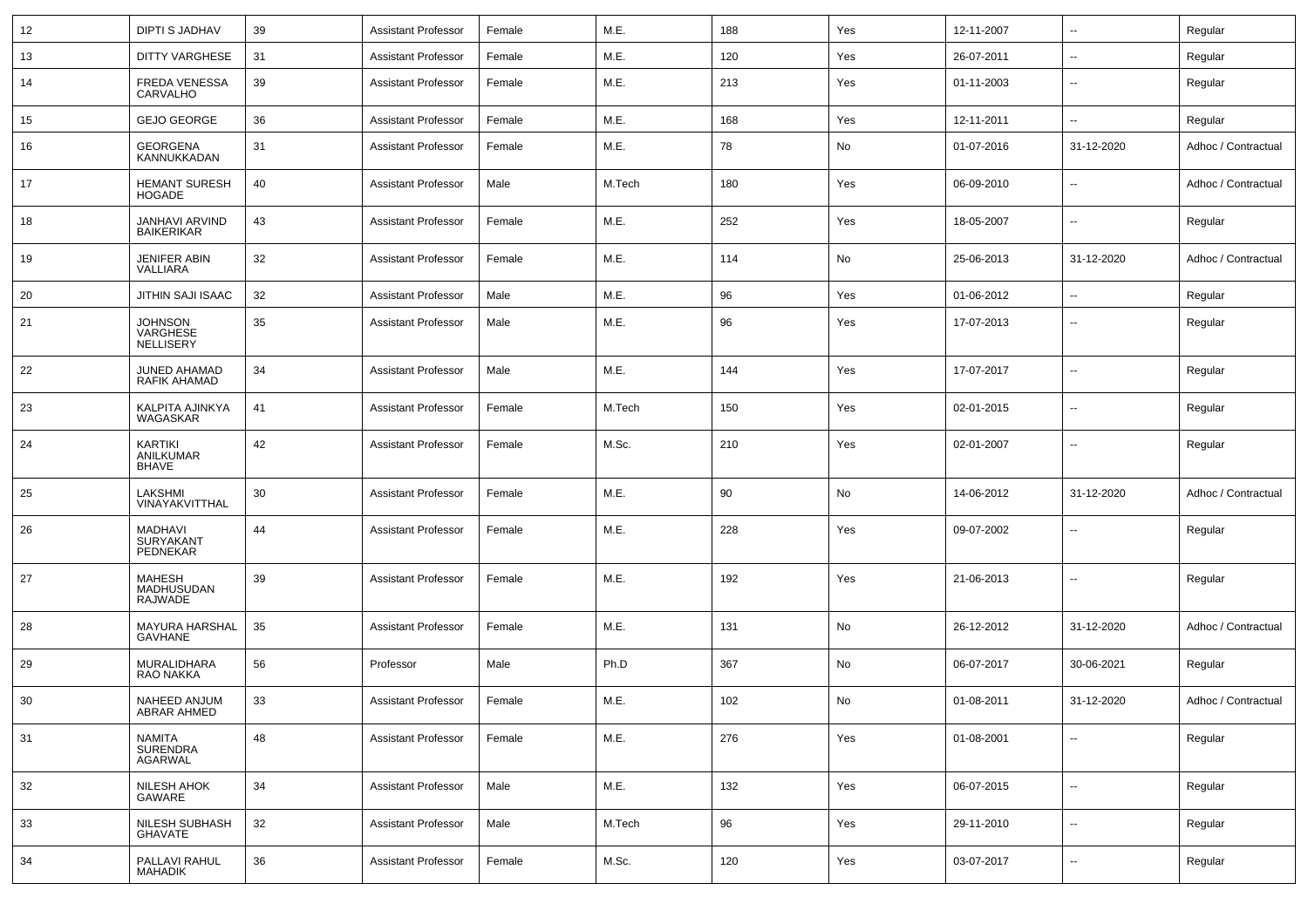| 35 | PAVAN ARVIN<br><b>KULKARNI</b>                   | 36 | <b>Assistant Professor</b>                          | Male   | M.Tech | 132 | Yes | 01-07-2015 | $\sim$                   | Regular             |
|----|--------------------------------------------------|----|-----------------------------------------------------|--------|--------|-----|-----|------------|--------------------------|---------------------|
| 36 | POONAM SANJAY<br><b>CHAKRABORTY</b>              | 43 | <b>Assistant Professor</b>                          | Female | M.E.   | 240 | Yes | 14-08-2006 | $\sim$                   | Regular             |
| 37 | PRADEEPKUMAR<br><b>SURYAWANSHI</b>               | 44 | <b>Assistant Professor</b>                          | Male   | Ph.D   | 192 | Yes | 06-06-2009 | $\sim$                   | Regular             |
| 38 | PRASAD<br><b>JAYAWANT</b><br>PADALKAR            | 43 | <b>Assistant Professor</b>                          | Male   | M.E.   | 234 | Yes | 02-01-2013 | $\overline{\phantom{a}}$ | Regular             |
| 39 | PRASANNA<br><b>GOVINDAN</b><br><b>NAMBIAR</b>    | 60 | Dean / Principal /<br>Director / Vice<br>Chancellor | Female | Ph.D   | 448 | Yes | 20-01-2009 | $\sim$                   | Regular             |
| 40 | PRATIBHA ROHIT<br><b>DUMANE</b>                  | 51 | <b>Assistant Professor</b>                          | Female | M.E.   | 360 | Yes | 07-06-2004 | --                       | Regular             |
| 41 | PRIYA VINOD<br>KAUL                              | 32 | <b>Assistant Professor</b>                          | Female | M.E.   | 96  | Yes | 07-07-2015 | --                       | Regular             |
| 42 | <b>REVATHY</b><br>SUNDARAJAN                     | 54 | <b>Assistant Professor</b>                          | Female | Ph.D   | 348 | Yes | 16-06-2004 | --                       | Adhoc / Contractual |
| 43 | ROSILDA SELVIN                                   | 53 | Professor                                           | Female | Ph.D   | 196 | Yes | 01-09-2016 | $\overline{\phantom{a}}$ | Visiting            |
| 44 | SACHIN SATAPA<br><b>SHERAVI</b>                  | 32 | <b>Assistant Professor</b>                          | Female | M.Tech | 102 | Yes | 19-12-2016 | $\overline{\phantom{a}}$ | Regular             |
| 45 | SAMEER ULHAS<br><b>HADKAR</b>                    | 42 | <b>Assistant Professor</b>                          | Male   | M.Sc.  | 156 | Yes | 01-08-2007 | $\overline{\phantom{a}}$ | Regular             |
| 46 | SANA SIRAJULHAQ<br><b>SHAIKH</b>                 | 37 | <b>Assistant Professor</b>                          | Female | M.E.   | 156 | Yes | 18-06-2008 | $\overline{\phantom{a}}$ | Regular             |
| 47 | SANDEEP<br><b>DASGUPTA</b>                       | 46 | <b>Assistant Professor</b>                          | Male   | M.Tech | 216 | No  | 04-10-2010 | 05-01-2022               | Regular             |
| 48 | SANDEEP<br>PRABHAKAR<br><b>SABNIS</b>            | 56 | <b>Assistant Professor</b>                          | Male   | M.Tech | 142 | Yes | 02-01-2009 | $\sim$                   | Regular             |
| 49 | SATISHKUMAR<br>SARJERAO<br><b>CHAVAN</b>         | 45 | Associate Professor                                 | Male   | Ph.D   | 256 | Yes | 15-03-2004 | --                       | Regular             |
| 50 | <b>SEJAL MAHAVIR</b><br><b>CHOPRA</b>            | 40 | <b>Assistant Professor</b>                          | Female | M.E.   | 180 | Yes | 01-07-2013 | $\overline{\phantom{a}}$ | Regular             |
| 51 | SHAFAQUE FATMA<br>SHAUKAT ALI                    | 30 | <b>Assistant Professor</b>                          | Female | M.E.   | 85  | No  | 02-01-2015 | 31-12-2020               | Adhoc / Contractual |
| 52 | SHAINILA FAIYAZ<br>MULLA                         | 35 | <b>Assistant Professor</b>                          | Female | M.E.   | 153 | Yes | 04-08-2008 | --                       | Adhoc / Contractual |
| 53 | SHIVSEVAK NEGI                                   | 44 | <b>Assistant Professor</b>                          | Male   | M.E.   | 192 | Yes | 20-09-2005 | $\overline{\phantom{a}}$ | Regular             |
| 54 | SHREEPRASAD<br><b>SHREERAM</b><br><b>MANOHAR</b> | 34 | <b>Assistant Professor</b>                          | Male   | M.E.   | 138 | Yes | 17-06-2013 | --                       | Regular             |
| 55 | <b>SUDHAKAR</b><br><b>SHAMRAO</b><br>AMBHORE     | 41 | <b>Assistant Professor</b>                          | Male   | M.E.   | 162 | Yes | 04-01-2013 | $\overline{\phantom{a}}$ | Regular             |
| 56 | SUDHAKAR<br>SHANKARRAO<br>MANDE                  | 52 | Professor                                           | Male   | Ph.D   | 336 | Yes | 01-07-2004 | $\sim$                   | Regular             |